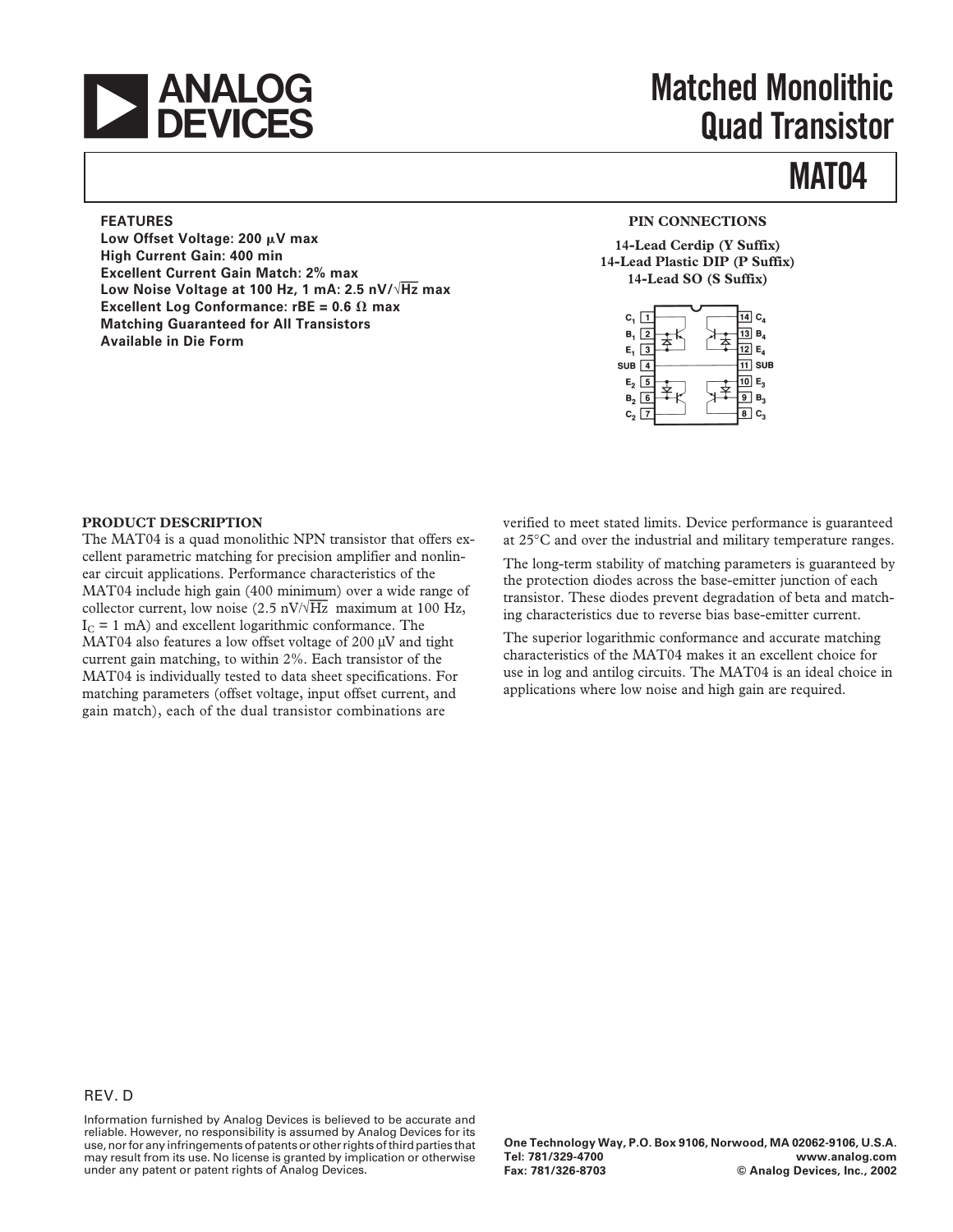# **MAT04–SPECIFICATIONS**

**ELECTRICAL CHARACTERISTICS (@ TA = 25C unless otherwise noted. Each transistor is individually tested. For matching** parameters (V<sub>OS</sub>, I<sub>OS</sub>, ∆h<sub>FE</sub>) each dual transistor combination is verified to meet stated limits. All tests made at endpoints unless otherwise noted.)

|                                           |                               |                                                      | MAT04E |      |                | MAT04F |                |                |                |
|-------------------------------------------|-------------------------------|------------------------------------------------------|--------|------|----------------|--------|----------------|----------------|----------------|
| <b>Parameter</b>                          | <b>Symbol</b>                 | <b>Conditions</b>                                    | Min    | Typ  | <b>Max</b>     | Min    | Typ            | Max            | Unit           |
| Current Gain                              | $h_{FE}$                      | $10 \mu A \le I_C \le 1 mA$                          |        |      |                |        |                |                |                |
|                                           |                               | $0 \text{ V} \leq V_{CB} \leq 30 \text{ V}^1$        | 400    | 800  |                | 300    | 600            |                |                |
| Current Gain Match                        | $\Delta h_{\rm FE}$           | $I_C = 100 \mu A$                                    |        |      |                |        |                |                |                |
|                                           |                               | $0 \text{ V} \leq V_{CR} \leq 30 \text{ V}^2$        |        | 0.5  | $\overline{2}$ |        | 1              | 4              | $\frac{0}{0}$  |
| Offset Voltage                            | $V_{OS}$                      | $10 \mu A \leq I_C \leq 1 mA$                        |        |      |                |        |                |                |                |
|                                           |                               | $0 \text{ V} \leq V_{CB} \leq 30 \text{ V}^3$        |        | 50   | 200            |        | 100            | 400            | $\mu$ V        |
| Offset Voltage Change vs.                 | $\Delta V_{OS}/\Delta I_C$    | $10 \mu A \leq I_C \leq 1 \text{ mA}$                |        |      |                |        |                |                |                |
| Collector Current                         |                               | $V_{CB} = 0 V^3$                                     |        | 5    | 25             |        | 10             | 50             | $\mu$ V        |
| Offset Voltage Change vs. V <sub>CB</sub> | $\Delta V_{OS}/\Delta V_{CB}$ | $10 \mu A \le I_C \le 1 mA$                          |        |      |                |        |                |                |                |
|                                           |                               | $0 \text{ V} \leq \text{V}_{CB} \leq 30 \text{ V}^3$ |        | 50   | 100            |        | 100            | 200            | $\mu V$        |
| <b>Bulk Emitter Resistance</b>            | $r_{\rm BE}$                  | $10 \mu A \leq I_C \leq 1 mA$                        |        |      |                |        |                |                |                |
|                                           |                               | $V_{CB} = 0 V^4$                                     |        | 0.4  | 0.6            |        | 0.4            | 0.6            | $\Omega$       |
| Input Bias Current                        | $I_{B}$                       | $I_C = 100 \mu A$                                    |        |      |                |        |                |                |                |
|                                           |                               | $0 V \leq V_{CB} \leq 30 V$                          |        | 125  | 250            |        | 165            | 330            | nA             |
| Input Offset Current                      | $I_{OS}$                      | $I_C = 100 \mu A$ ; $V_{CB} = 0 V$                   |        | 0.6  | 5              |        | 2              | 13             | nA             |
| Breakdown Voltage                         | $BV_{CEO}$                    | $I_C = 10 \mu A$                                     | 40     |      |                | 40     |                |                | V              |
| <b>Collector Saturation Voltage</b>       | $V_{CE(SAT)}$                 | $I_B = 100 \mu A$ ; $I_C = 1 mA$                     |        | 0.03 | 0.06           |        | 0.03           | 0.06           | $\rm V$        |
| Collector-Base Leakage Current            | $I_{CBO}$                     | $V_{CB} = 40 V$                                      |        | 5    |                |        | 5              |                | pA             |
| Noise Voltage Density                     | $\mathsf{e}_{\mathsf{n}}$     | $V_{CB} = 0 V$ ; $f_{O} = 10 Hz$                     |        | 2    | $\mathfrak{Z}$ |        | $\overline{2}$ | $\overline{4}$ | $nV/\sqrt{Hz}$ |
|                                           |                               | $I_C = 1$ mA; $f_Q = 100$ Hz                         |        | 1.8  | 2.5            |        | 1.8            | 3              | $nV/\sqrt{Hz}$ |
|                                           |                               | $f_{O} = 1$ kHz <sup>5</sup>                         |        | 1.8  | 2.5            |        | 1.8            | 3              | $nV/\sqrt{Hz}$ |
| Gain Bandwidth Product                    | $f_T$                         | $I_C = 1$ mA; $V_{CE} = 10$ V                        |        | 300  |                |        | 300            |                | <b>MHz</b>     |
| Output Capacitance                        | $C_{OBO}$                     | $V_{CB} = 15 V; IE = 0$                              |        |      |                |        |                |                |                |
|                                           |                               | $f = 1$ MHz                                          |        | 10   |                |        | 10             |                | pF             |
| Input Capacitance                         | $C_{EBO}$                     | $V_{BE} = 0 V; I_C = 0$                              |        |      |                |        |                |                |                |
|                                           |                               | $f = 1$ MHz                                          |        | 40   |                |        | 40             |                | pF             |

NOTES

<sup>1</sup>Current gain measured at  $I_C = 10 \mu A$ , 100  $\mu A$  and 1 mA.

<sup>2</sup>Current gain match is defined as: 
$$
\Delta h_{FE} = \frac{100(\Delta I_B)(h_{FE}^{MIN})}{I_C}
$$

<sup>3</sup>Measured at I<sub>C</sub> = 10 µA and guaranteed by design over the specified range of I<sub>C</sub>. <sup>4</sup>Guaranteed by design.

5 Sample tested.

Specifications subject to change without notice.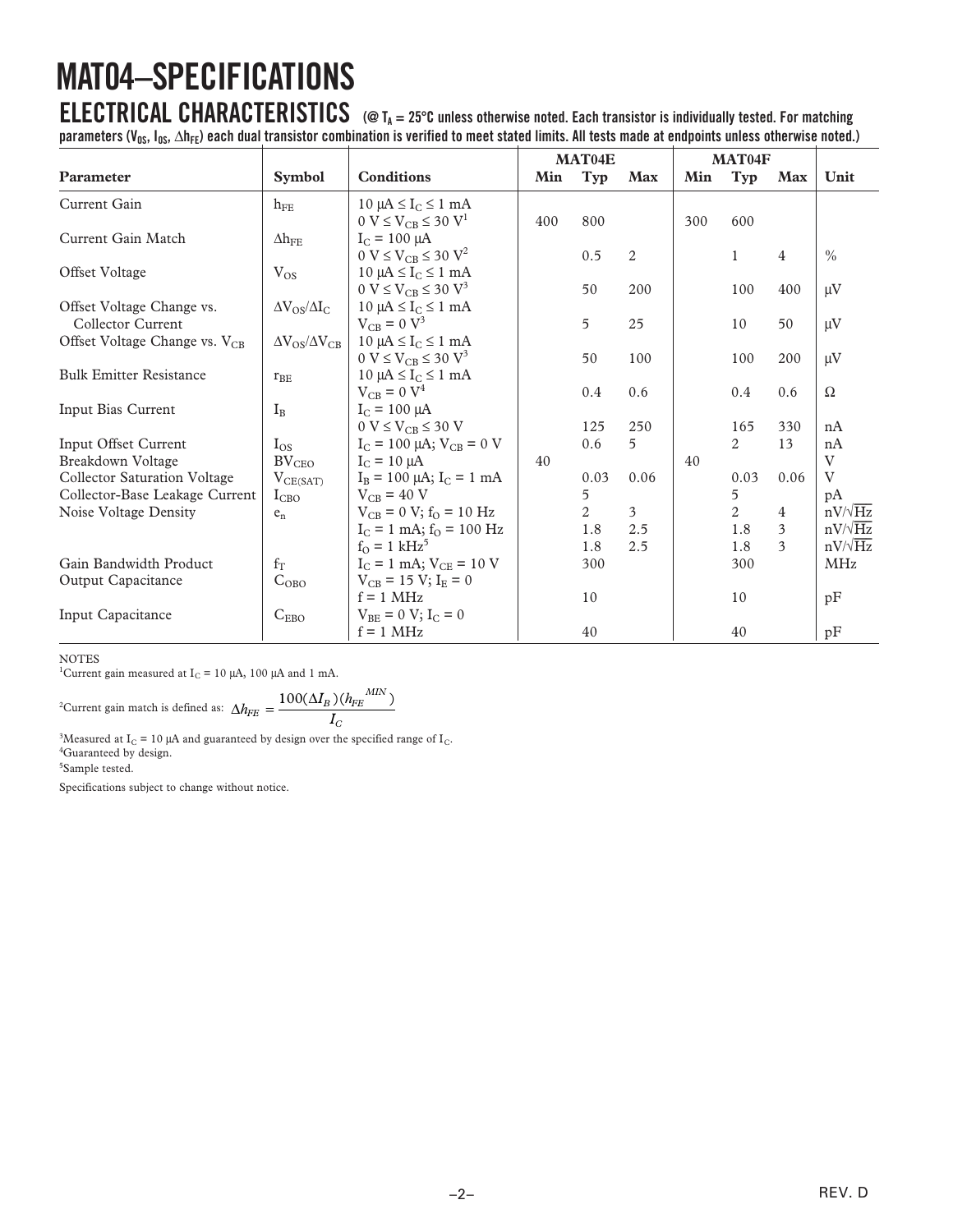### **ELECTRICAL CHARACTERISTICS**  $(\text{at } -25^{\circ} \text{C} \leq T_A \pm 85^{\circ} \text{C} \text{ for } MAT04E, -40^{\circ} \text{C} \leq T_A \pm 85^{\circ} \text{C} \text{ for } MAT04F, \text{ unless }$

otherwise noted. Each transistor is individually tested. For matching parameters (V<sub>OS</sub>, I<sub>OS</sub>) each dual transistor combination is **verified to meet stated limits. All tests made at endpoints unless otherwise noted.)**

|                                        |               |                                                                                        |     | MAT04E         |                |     | MAT04F |             |                     |
|----------------------------------------|---------------|----------------------------------------------------------------------------------------|-----|----------------|----------------|-----|--------|-------------|---------------------|
| Parameter                              | <b>Symbol</b> | <b>Conditions</b>                                                                      |     | Min Typ Max    |                |     |        | Min Typ Max | Unit                |
| Current Gain                           | $h_{FE}$      | $10 \mu A \leq I_C \leq 1 \mu A$<br>$0 \text{ V} \leq V_{CB} \leq 30 \text{ V}^1$      | 225 | 625            |                | 200 | 500    |             |                     |
| Offset Voltage                         | $V_{OS}$      | $10 \mu A \leq I_C \leq 1 \text{ mA}$<br>$0 \text{ V} \leq V_{CB} \leq 30 \text{ V}^2$ |     | 60             | 260            |     | 120    | 520         | $\mu$ V             |
| Average Offset<br>Voltage Drift        | $TCV_{OS}$    | $I_C = 100 \mu A$<br>$V_{CB} = 0 V^3$                                                  |     | 0.2            | $\overline{1}$ |     | 0.4    | -2          | $\mu$ V/°C          |
| Input Bias Current                     | $I_{\rm B}$   | $I_C = 100 \mu A$<br>$0 V \leq V_{CB} \leq 30 V$                                       |     | 160            | 445            |     | 200    | 500         | nA                  |
| Input Offset Current                   | $I_{OS}$      | $I_C = 100 \mu A$<br>$V_{CR} = 0 V$                                                    |     | $\overline{4}$ | 20             |     | 8      | 40          | nA                  |
| Average Offset<br>Current Drift        | $TCI_{OS}$    | $I_C = 100 \mu A$<br>$V_{CB} = 0 V$                                                    |     | 50             |                |     | 100    |             | $pA$ <sup>o</sup> C |
| Breakdown Voltage<br>Collector-Base    | $BV_{CEO}$    | $I_C = 10 \mu A$<br>$V_{CB}$ = 40 V                                                    | 40  |                |                | 40  |        |             | $\rm V$             |
| Leakage Current                        | $I_{CBO}$     |                                                                                        |     | 0.5            |                |     | 0.5    |             | nA                  |
| Collector-Emitter<br>Leakage Current   | $I_{CES}$     | $V_{CE}$ = 40 V                                                                        |     | 5              |                |     | 5      |             | nA                  |
| Collector-Substrate<br>Leakage Current | $I_{CS}$      | $V_{CS}$ = 40 V                                                                        |     | 0.7            |                |     | 0.7    |             | nA                  |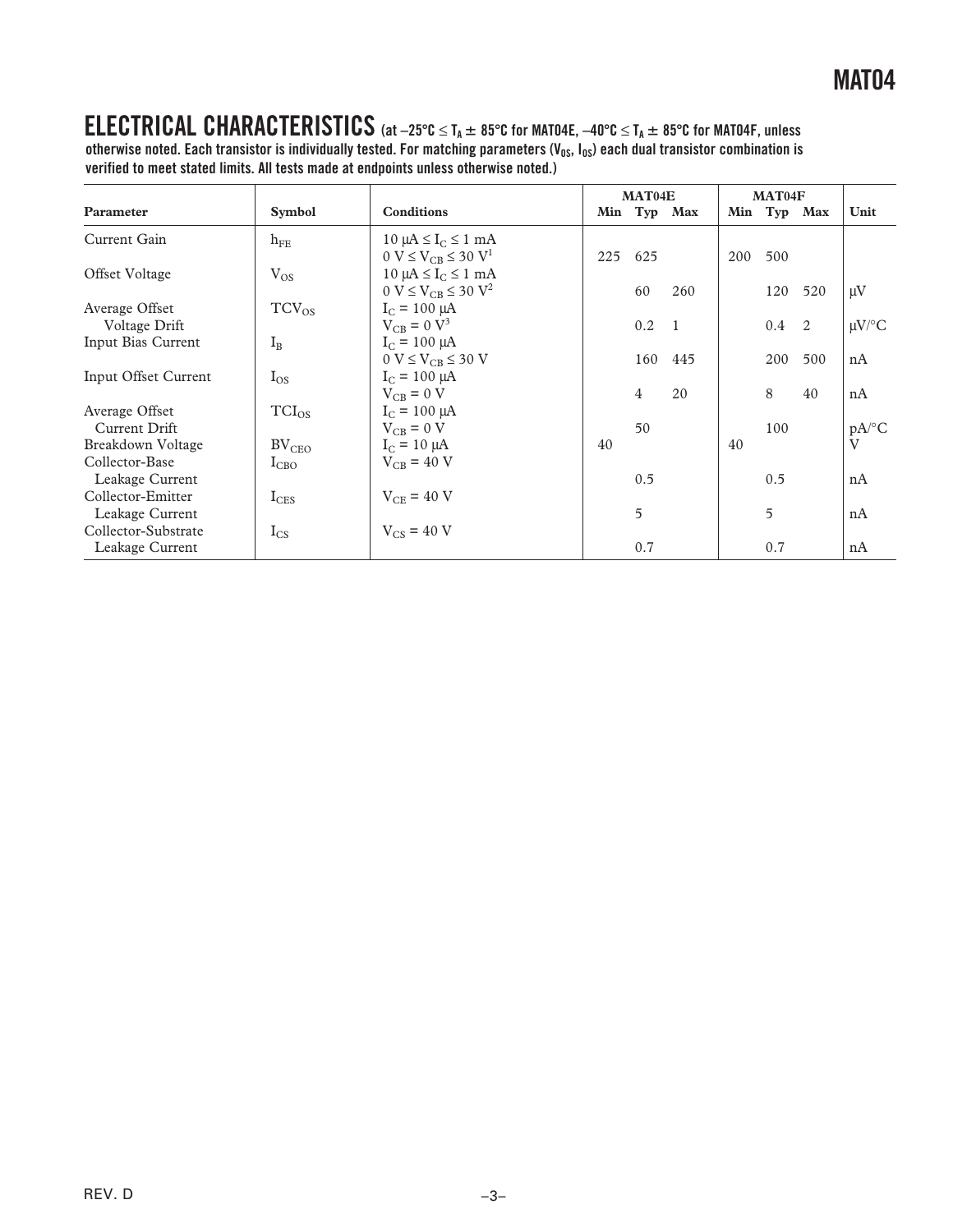### **ABSOLUTE MAXIMUM RATINGS<sup>1</sup>**

| <b>Operating Temperature Range</b>                                                         |
|--------------------------------------------------------------------------------------------|
| MAT04EY $\ldots \ldots \ldots \ldots \ldots \ldots \ldots \ldots -25^{\circ}C$ to +85°C    |
| MAT04FY, FP, FS $\ldots \ldots \ldots \ldots \ldots -40$ °C to +85°C                       |
| Storage Temperature                                                                        |
| Y Package $\ldots \ldots \ldots \ldots \ldots \ldots \ldots \ldots -65^{\circ}C$ to +150°C |
| P Package $\ldots \ldots \ldots \ldots \ldots \ldots \ldots \ldots -65^{\circ}C$ to +125°C |
| Lead Temperature (Soldering, 60 sec)  +300°C                                               |
|                                                                                            |

| Package Type        | $\theta_{IA}^2$ | $\theta_{\rm IC}$ | <b>Units</b>          |
|---------------------|-----------------|-------------------|-----------------------|
| 14-Lead Cerdip      | 108             | 16                | $\rm ^{\circ}$ C/W    |
| 14-Lead Plastic DIP | 83              | 39                | $\rm ^{\circ}$ C/W    |
| 14-Lead SO          | 120             | 36                | $\circ$ $\cap$ $\chi$ |

#### NOTES

<sup>1</sup>Absolute maximum ratings apply to both DICE and packaged parts, unless otherwise noted.

 $^{2}\theta_{JA}$  is specified for worst case mounting conditions, i.e.,  $\theta_{JA}$  is specified for device in socket for cerdip and P-DIP packages;  $\theta_{JA}$  is specified for device soldered to printed circuit board for SO package.

#### **DICE CHARACTERISTICS**



- **1. Q1 COLLECTOR**
- **2. Q1 BASE**
- **3. Q1 EMITTER**
- **4. SUBSTRATE**
- **5. Q2 EMITTER**
- **6. Q2 BASE 7. Q2 COLLECTOR**
- **8. Q3 COLLECTOR**
- **9. Q3 BASE**
- **10. Q3 EMITTER**
- **11. SUBSTRATE**
- **12. Q4 EMITTER**
- **13. Q4 BASE 14. Q4 COLLECTOR**

Die Size 0.060 × 0.060 Inch, 3600 Sq. mm  $(1.52 \times 1.52 \text{ mm}, 2.31 \text{ sq. mm})$ 

| Model      | $T_A = 25^{\circ}C$ | <b>Temperature</b>                 | Package     | Package |
|------------|---------------------|------------------------------------|-------------|---------|
|            | $V_{OS}$ max        | Range                              | Description | Option  |
| MAT04EY*   | $200 \mu V$         | $-25^{\circ}$ C to $+85^{\circ}$ C | Cerdip      | $O-14$  |
| $MAT04FY*$ | $400 \mu V$         | $-40^{\circ}$ C to $+85^{\circ}$ C | Cerdip      | $O-14$  |
| MAT04FP    | $400 \mu V$         | $-40^{\circ}$ C to $+85^{\circ}$ C | $P-DIP-14$  | $N-14$  |
| MAT04FS    | $400 \mu V$         | $-40^{\circ}$ C to $+85^{\circ}$ C | 14-Lead SO  | $SO-14$ |

**ORDERING GUIDE**

NOTES

\*Not for new designs; obsolete April 2002.

#### **CAUTION**

ESD (electrostatic discharge) sensitive device. Electrostatic charges as high as 4000 V readily accumulate on the human body and test equipment and can discharge without detection. Although the MAT04 features proprietary ESD protection circuitry, permanent damage may occur on devices subjected to high energy electrostatic discharges. Therefore, proper ESD precautions are recommended to avoid performance degradation or loss of functionality.

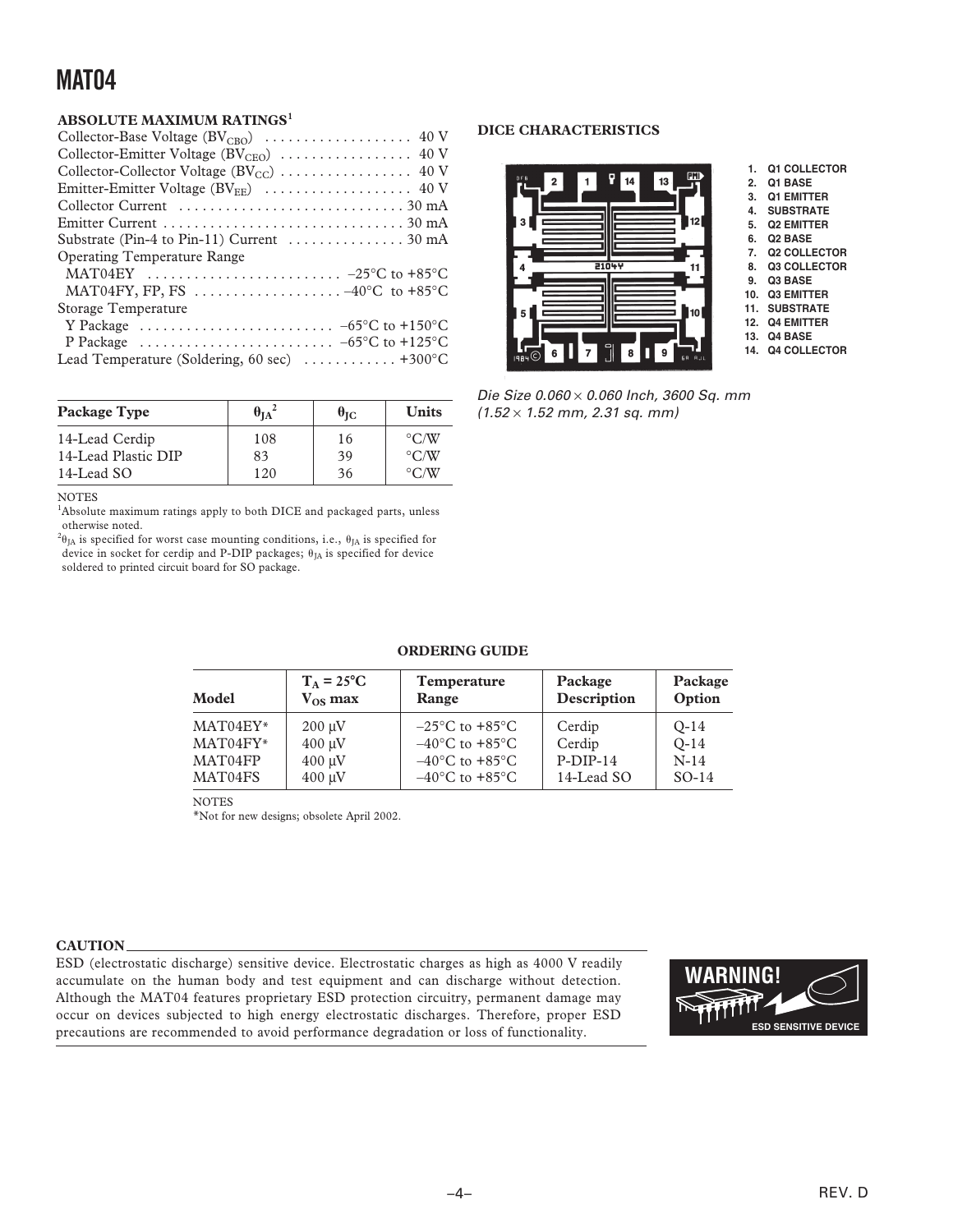



vs. Collector Current



TPC 7. Saturation Voltage vs. Collector Current

(h<sub>ie</sub>) vs. Collector Current



TPC 8. Noise Voltage Density vs. Frequency

TPC 6. Small Signal Output Conductance vs. Collector Current

100m

 $1<sub>m</sub>$ 



TPC 9. Noise Voltage Density vs. Collector Current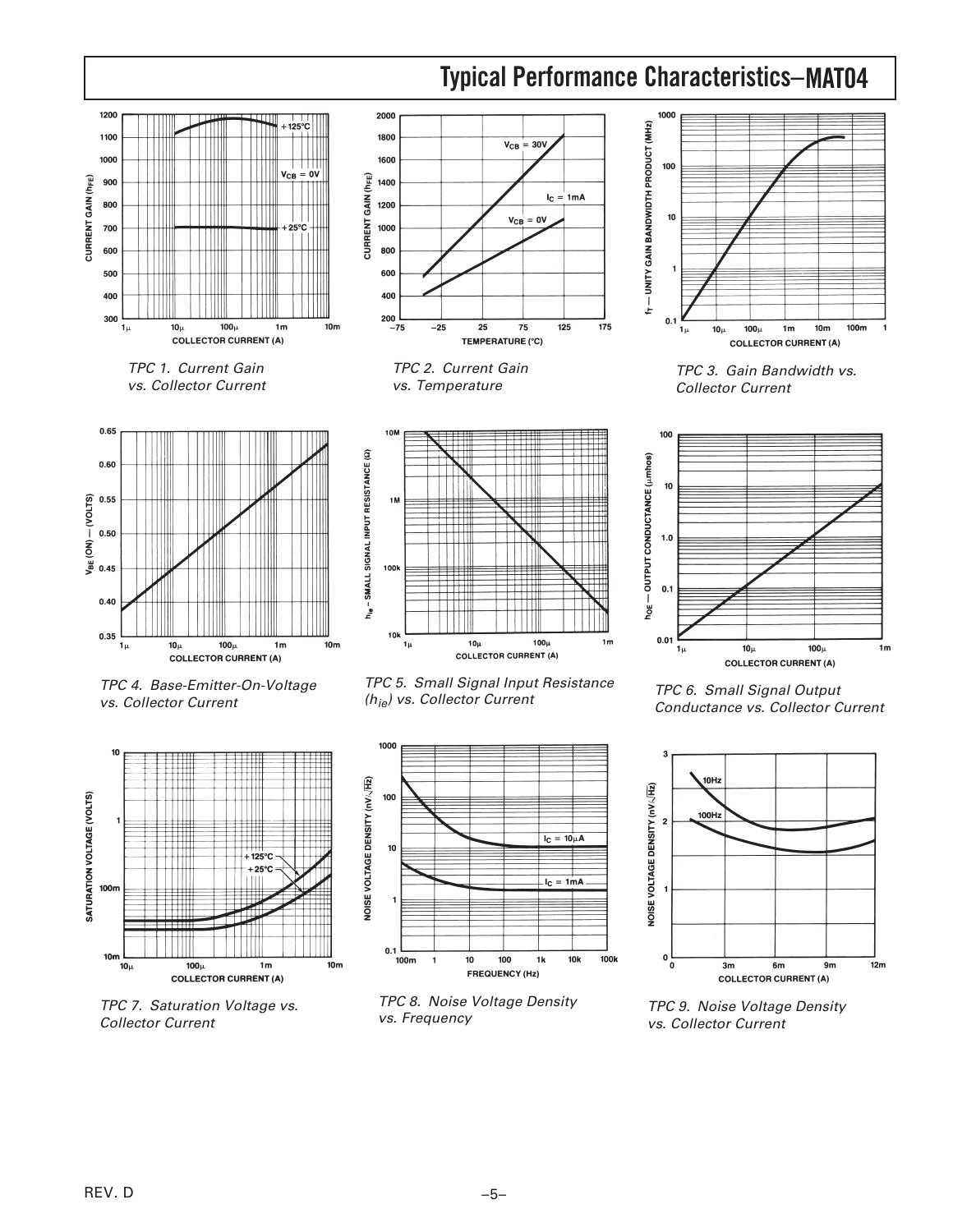

TPC 10. Total Noise vs. Collector Current



TPC 11. Collector-to-Base Capacitance vs. Collector-to-Base Voltage



TPC 12. Collector-to-Substrate Capacitance vs. Collector-to-Substrate Voltage

#### **APPLICATION NOTES**

It is recommended that one of the substrate pins (Pins 4 and 11) be tied to the most negative circuit potential to minimize coupling between devices. Pins 4 and 11 are internally connected.

#### **APPLICATIONS CURRENT SOURCES**

The MAT04 can be used to implement a variety of high impedance current mirrors as shown in Figures 1, 2, and 3. These current mirrors can be used as biasing elements and load devices for amplifier stages.



Figure 1. Unity Gain Current Mirror,  $I_{OUT} = I_{REF}$ 

The unity-gain current mirror of Figure 1 has an accuracy of better than 1% and an output impedance of over 100 M $\Omega$  at 100 µA. Figures 2 and 3 show modified current mirrors designed for a current gain of two, and one-half respectively. The accuracy of these mirrors is reduced from that of the unity-gain source due to base current errors but is still better than 2%.



Figure 2. Current Mirror,  $I_{OUT} = 2(I_{REF})$ 



Figure 3. Current Mirror,  $I_{OUT} = 1/2(I_{REF})$ 

Figure 4 is a temperature independent current sink that has an accuracy of better than 1% at an output current of 100 µA to 1 mA. The Schottky diode acts as a clamp to ensure correct circuit start-up at power on. The resistors used in this circuit should be 1% metal-film type.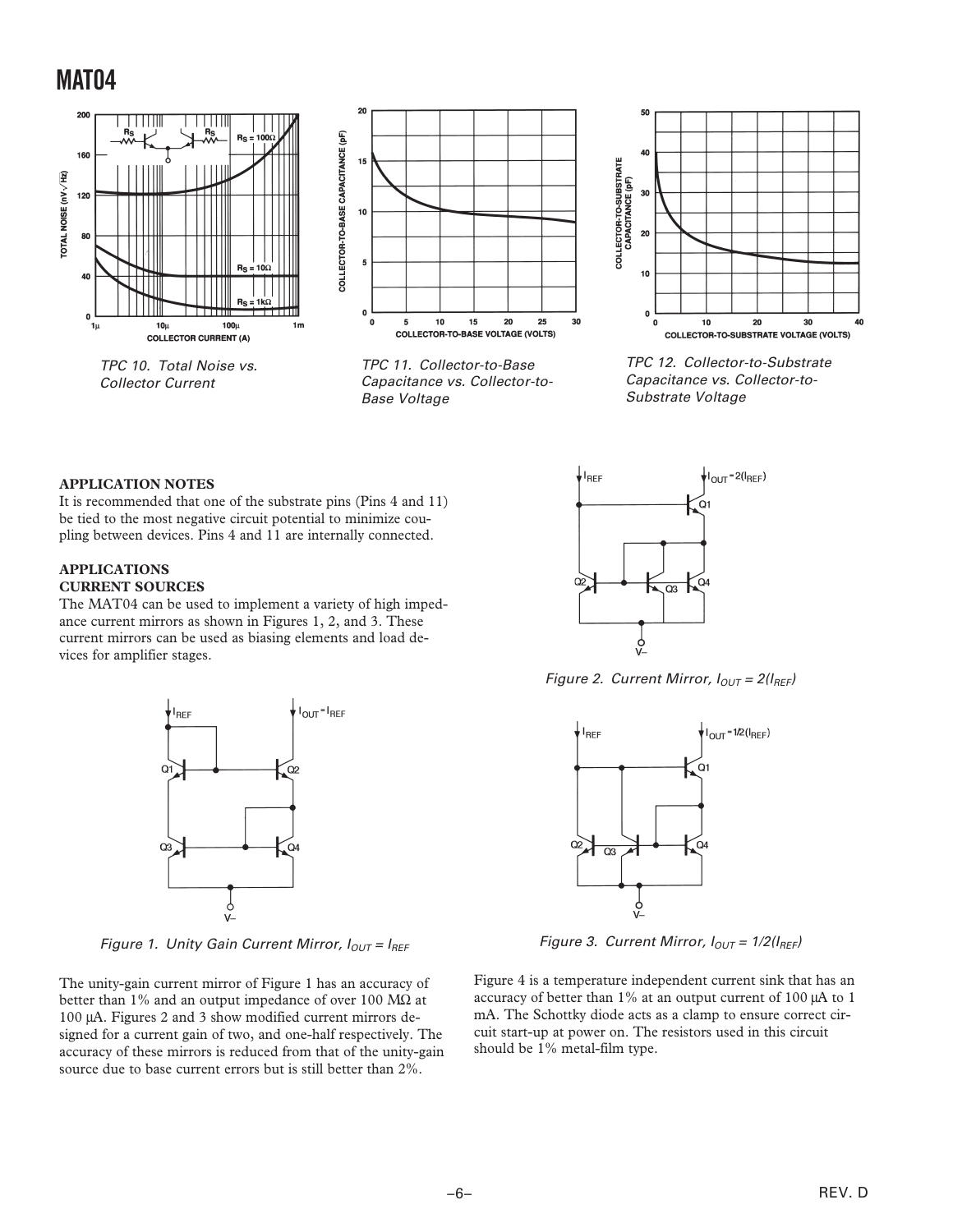

Figure 4. Temperature Independent Current Sink,  $I_{OUT} = 10$  V/R $\Omega$ 

#### **NONLINEAR FUNCTIONS**

An application where precision matched-transistors are a powerful tool is in the generation of nonlinear functions. These circuits are based on the transistor's logarithmic property, which takes the following idealized form:

$$
V_{BE} = \frac{kT}{q} \ln \frac{l_C}{l_S}
$$

The MAT04, with its excellent logarithmic conformance, maintains this idealized function over many decades of collector current. This, in addition to the stringent parametric matching of the MAT04, enables the implementation of extremely accurate log/antilog circuits.

The circuit of Figure 5 is a vector summer that adds and subtracts logged inputs to generate the following transfer function:

$$
V_{OUT} = \frac{1}{\sqrt{2}} \sqrt{{V_A}^2 + {V_B}^2}
$$

This circuit uses two MAT04 and maintains an accuracy of better than 0.5% over an input range of 10 mV to 10 V. The layout of the MAT04s reduces errors due to matching and temperature differences between the two precision quad matched transistors.

Op amps A1 and A2 translate the input voltages into logarithmic valued currents ( $I_A$  and  $I_B$  in Figure 5) that flow through transistor Q3 and Q5. These currents are summed by transistor Q4

$$
(I_O = I_A + I_B = \sqrt{l_1^2 + l_2^2}),
$$

which feeds the current-to-voltage converter consisting of op amp A3. To maintain accuracy, 1% metal-film resistors should be used.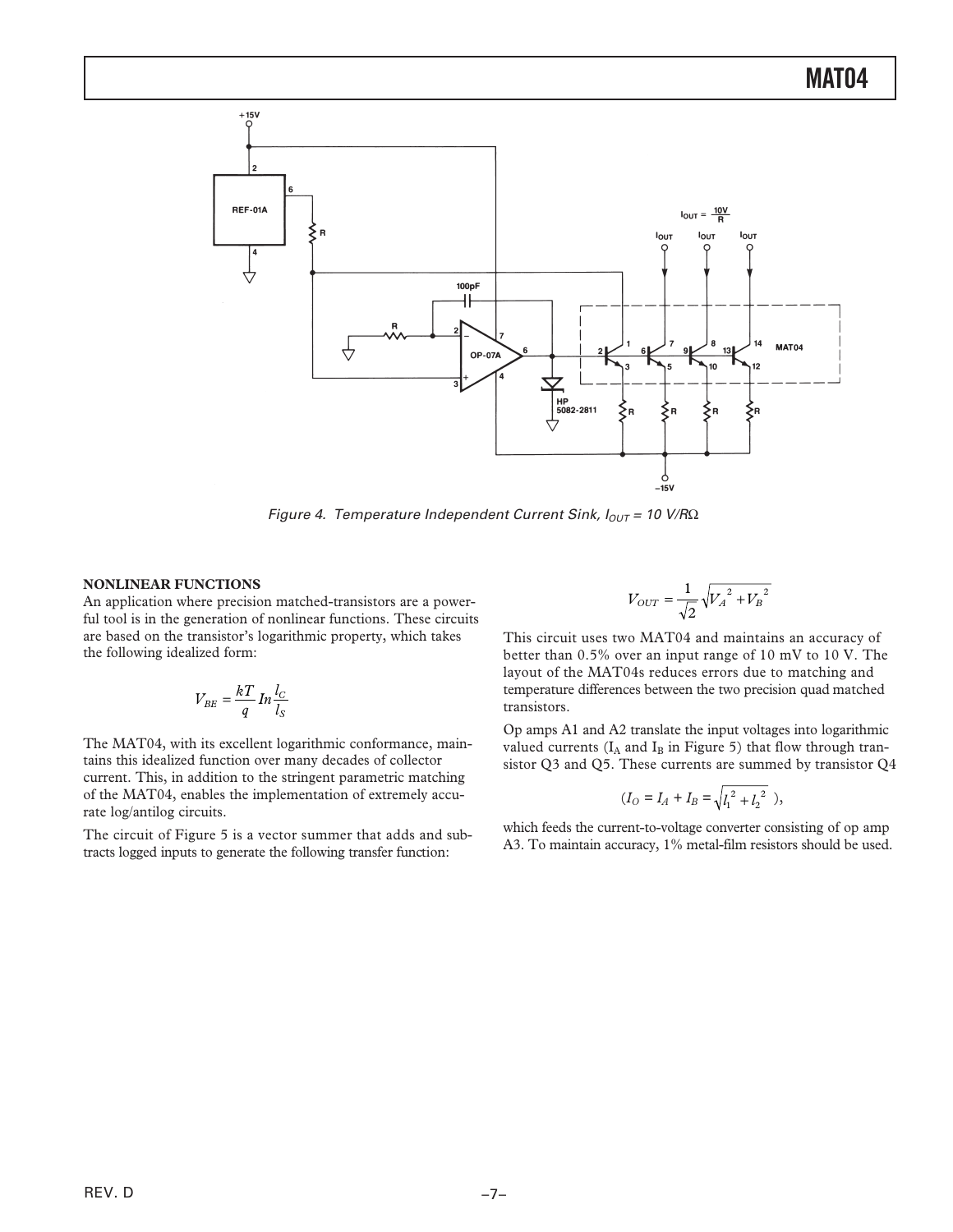

Figure 5. Vector Summer

#### **LOW NOISE, HIGH SPEED INSTRUMENTATION AMPLIFIER**

The circuit of Figure 6 is a very low noise, high speed amplifier, ideal for use in precision transducer and professional audio applications. The performance of the amplifier is summarized in Table I. Figure 7 shows the input referred spot noise over the 0–25 kHz bandwidth to be flat at 1.2 nV/√*Hz*. Figure 20 highlights the low 1/f noise corner at 2 Hz.

The circuit uses a high speed op amp, the OP17, preceded by an input amplifier. This consists of a precision dual matchedtransistor, the MAT02, and a feedback V-to-I converter, the MAT04. The arrangement of the MAT04 is known as a "linearized cross quad" which performs the voltage-to-current conversion. The OP17 acts as an overall nulling amplifier to complete the feedback loop. Resistors R1, R2, and R3, R4 form voltage dividers that attenuate the output voltage swing since the "cross quad" arrangement has a limited input range. Biasing for the input stage is set by Zener diode Z1. At low currents, the effective zener voltage is about 3.3 V due to the soft knee characteristic of the Zener diode. This results in a bias current of 530 µA per side for the input stage. The gain of this amplifier with the values shown in Figure 6 is:

$$
\frac{V_{OUT}}{V_{IN}} = \frac{33000}{R_G}
$$

|  | Table I. Instrumentation Amplifier Characteristics |  |  |
|--|----------------------------------------------------|--|--|
|--|----------------------------------------------------|--|--|

| Input Noise<br><b>Voltage Density</b> | $G = 1000$<br>$G = 100$<br>$G = 10$ | $1.2 \text{ nV}/\sqrt{\text{Hz}}$<br>3.6 $nV/\sqrt{Hz}$<br>30 nV/ $\sqrt{Hz}$ |
|---------------------------------------|-------------------------------------|-------------------------------------------------------------------------------|
| Bandwidth                             | $G = 500$<br>$G = 100$<br>$G = 10$  | $400$ kHz<br>$1$ MHz<br>$1.2 \text{ MHz}$                                     |
| <b>Slew Rate</b>                      |                                     | $40 \text{ V/}\mu\text{s}$                                                    |
| Common-Mode Rejection $ G = 1000$     |                                     | $130 \text{ dB}$                                                              |
| Distortion                            | $G = 100$<br>$f = 20$ Hz to 20 kHz  | $0.03\%$                                                                      |
| <b>Settling Time</b>                  | $G = 1000$                          | $10 \mu s$                                                                    |
| Power Consumption                     |                                     | 350 mW                                                                        |
|                                       |                                     |                                                                               |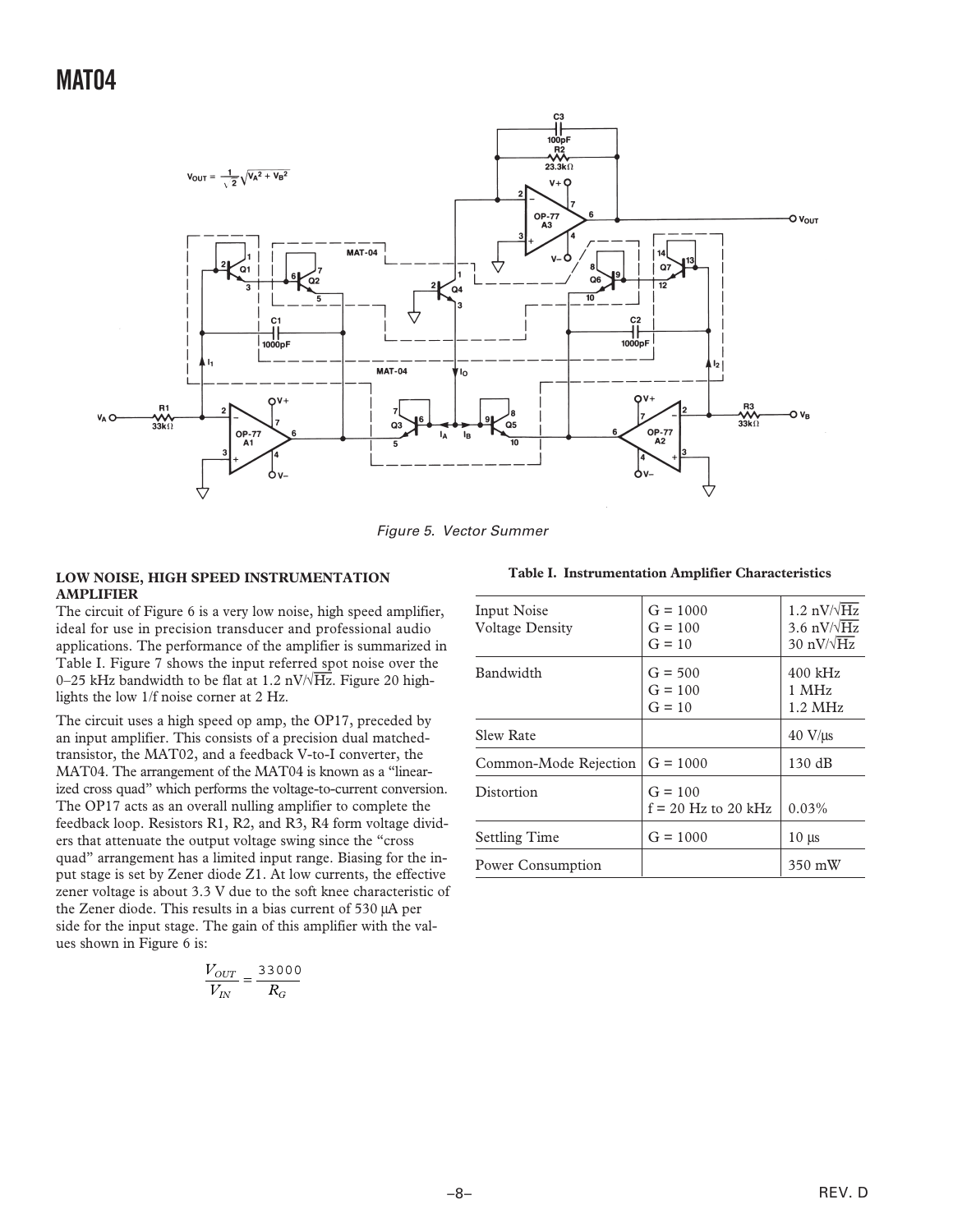

Figure 6. Low Noise, High-Speed Instrumentation Amplifier



Figure 7. Spot Noise of the Instrumentation Amplifier from 0–25 kHz, Gain Of 1000



Figure 8. Low Frequency Noise Spectrum Showing Low 2 Hz Noise Corner, Gain = 1000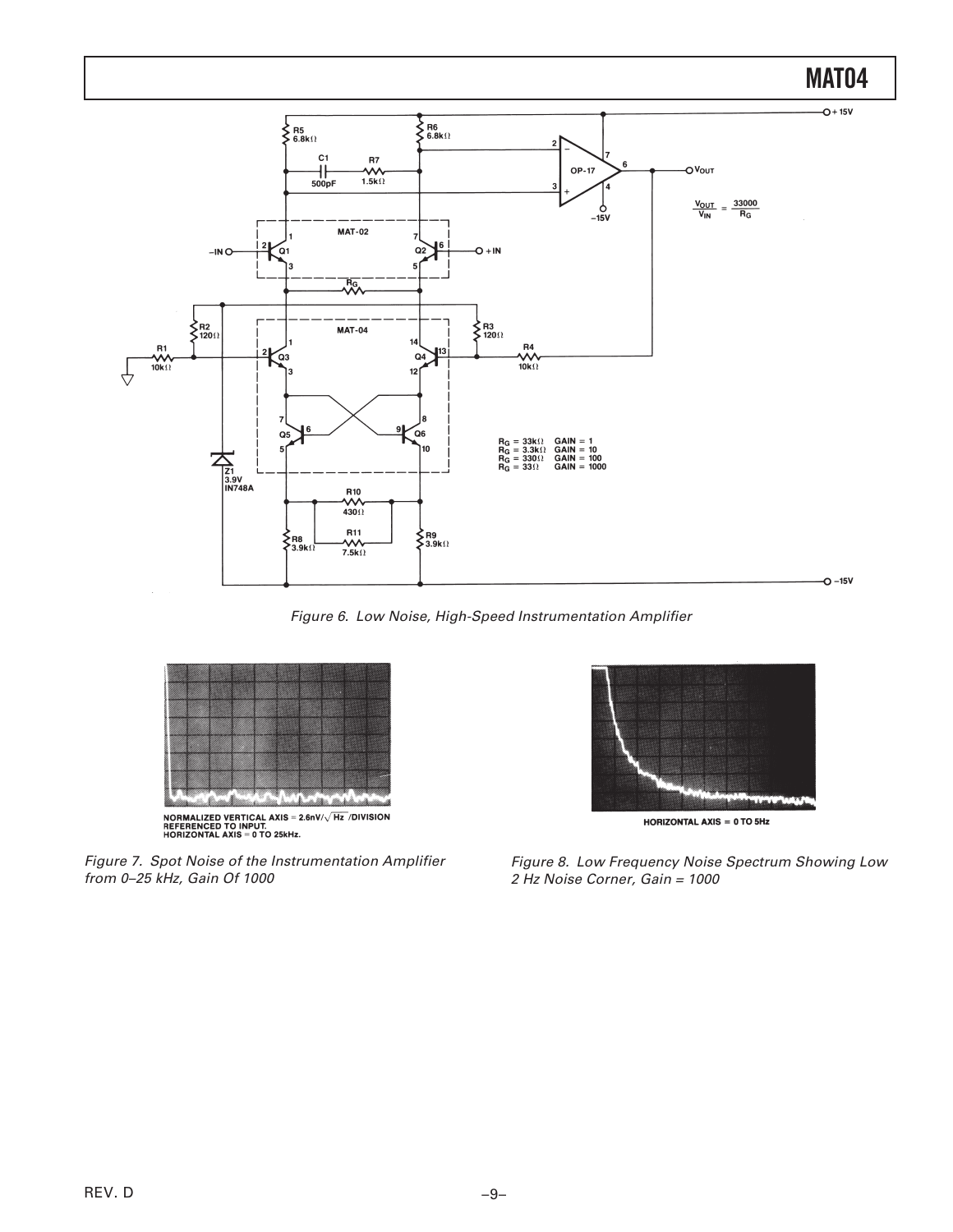

Figure 9. Voltage-Controlled Attenuator

#### **VOLTAGE-CONTROLLED ATTENUATOR**

The voltage-controlled attenuator (VCA) of Figure 9, widely used in professional audio circles, can easily be implemented using a MAT04. The excellent matching characteristics of the MAT04 enables the VCA to have a distortion level of under 0.03% over a wide range of control voltages. The VCA accepts a 3 V RMS input and easily handles the full 20 Hz–20 kHz audio bandwidth as shown in Figure 10. Noise level for the VCA is more than 110 dB below maximum output.

In the voltage controlled attenuator, the input signal modulates the stage current of each differential pair. Op amps A2 and A3 in conjunction with transistors Q5 and Q6 form voltage-to-current converters that transform a single input voltage into differential currents which form the stage currents of each differential pair. The control voltage shifts the current between each side of the two differential pairs, regulating the signal level reaching the output stage which consists of op amp A1. Figure 11 shows the increase in signal attenuation as the control voltage becomes more negative.

The ideal transfer function for the voltage-controlled attenuator is:

$$
V_{OUT} /_{IN} = \frac{2}{1 + \exp\left(V_{CONTROL}\right) \left(\frac{R14}{R13 + R14}\right) / \left(\frac{kT}{q}\right)}
$$

Where  $k =$  Boltzman constant  $1.38 \times 10^{-23}$ J/°K

- *T* = temperature in  $\mathrm{K}$
- $q$  = electronic charge =  $1.602 \times 10^{-19}$ C

From the transfer function it can be seen that the maximum gain of the circuit is 2 (6 dB).

To ensure best performance, resistors R2 through R7 should be 1% metal film resistors. Since capacitor C2 can see small amounts of reverse bias when the control voltage is positive, it may be prudent to use a nonpolarized tantalum capacitor.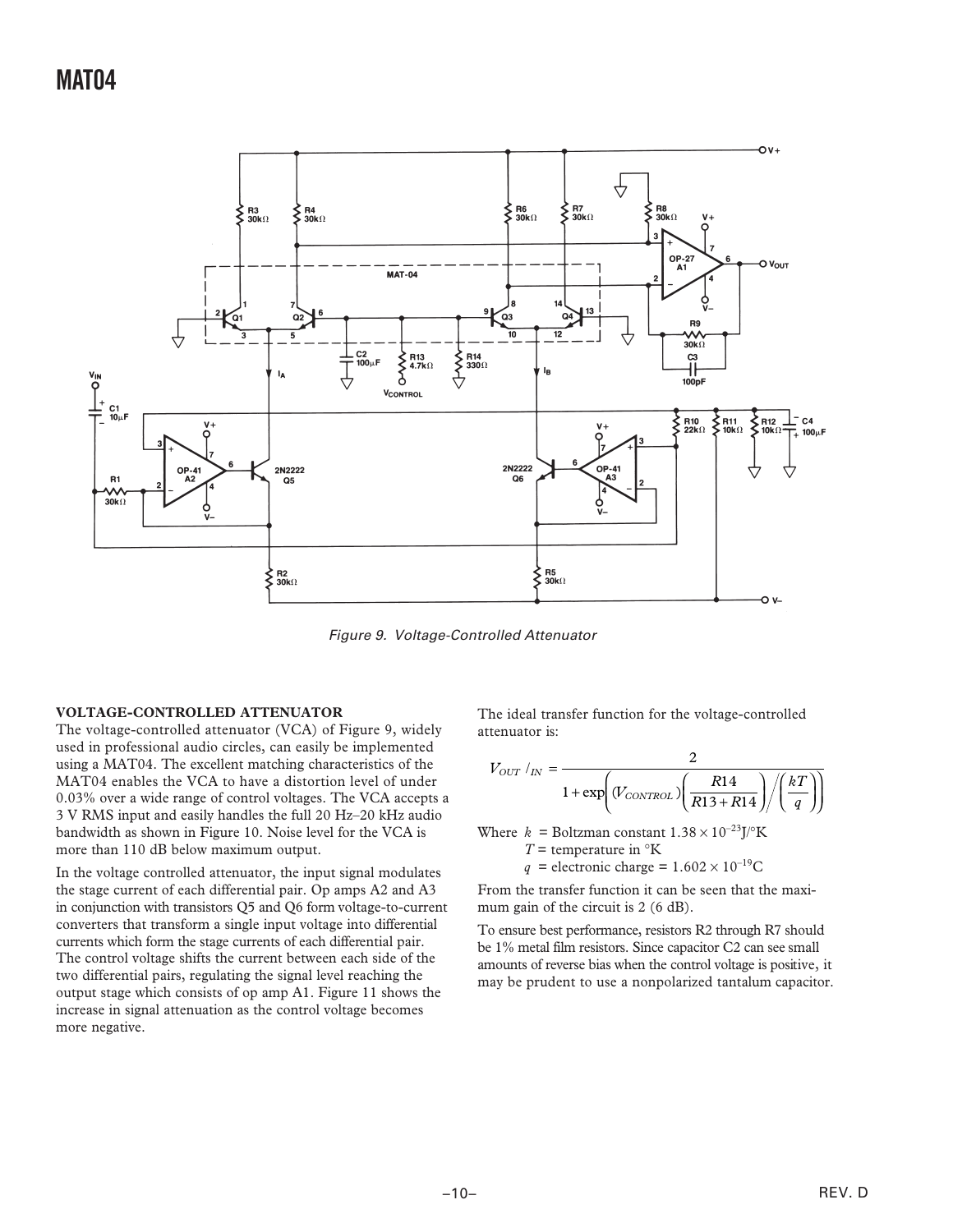

Figure 10. Voltage-Controlled Attenuator, Attenuation vs. Frequency



Figure 11. Voltage-Controlled Attenuator, Attenuation vs. Control Voltage



#### **OUTLINE DIMENSIONS**

Dimensions shown in inches and (mm).

**SEATING PLANE**

**(1.27) BSC**

**0.0138 (0.35)**

**0.0075 (0.19)**

**0.0160 (0.41)**